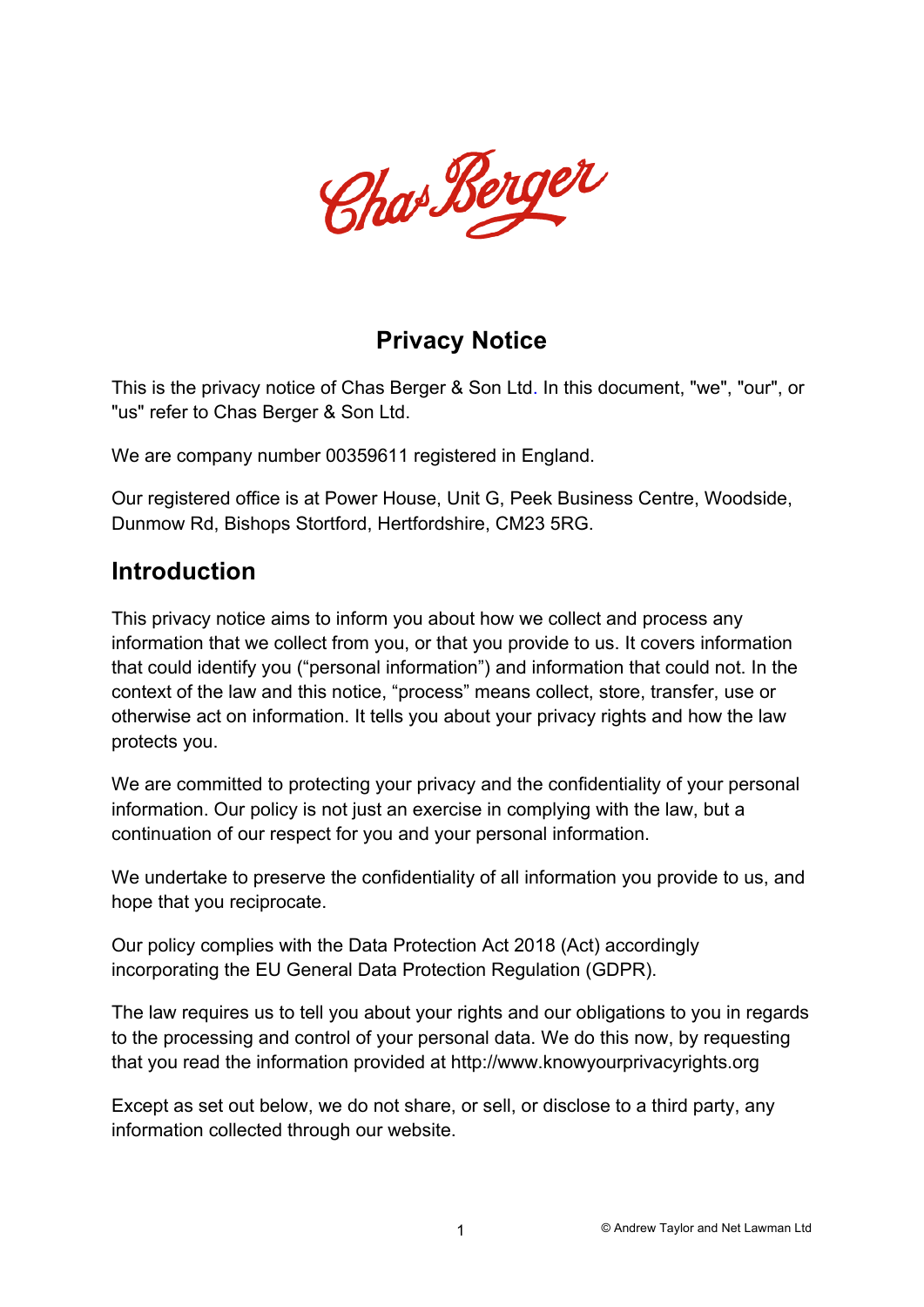#### **1. Data Protection Officer**

We have appointed a data protection officer (DPO) who is responsible for ensuring that our policy is followed.

If you have any questions about this privacy notice, including any requests to exercise your legal rights, please contact our DPO, Danny Worrell, at admin@chasberger.co.uk

#### **2. Data we process**

We may collect, use, store and transfer different kinds of personal data about you. We have collated these into groups as follows:

Your identity includes information such as first name, last name, title, date of birth, and other identifiers that you may have provided at some time.

Your contact information includes information such as billing address, delivery address, email address, telephone numbers and any other information you have given to us for the purpose of communication or meeting.

Technical data includes your internet protocol (IP) address, browser type and version, time zone setting and location, browser plug-in types and versions, operating system and platform and other technology on the devices you use to access this website.

Marketing data includes your preferences in receiving marketing from us; communication preferences; responses and actions in relation to your use of our services.

We may aggregate anonymous data such as statistical or demographic data for any purpose. Anonymous data is data that does not identify you as an individual. Aggregated data may be derived from your personal data but is not considered personal information in law because it does not reveal your identity.

For example, we may aggregate profile data to assess interest in a product or service.

However, if we combine or connect aggregated data with your personal information so that it can identify you in any way, we treat the combined data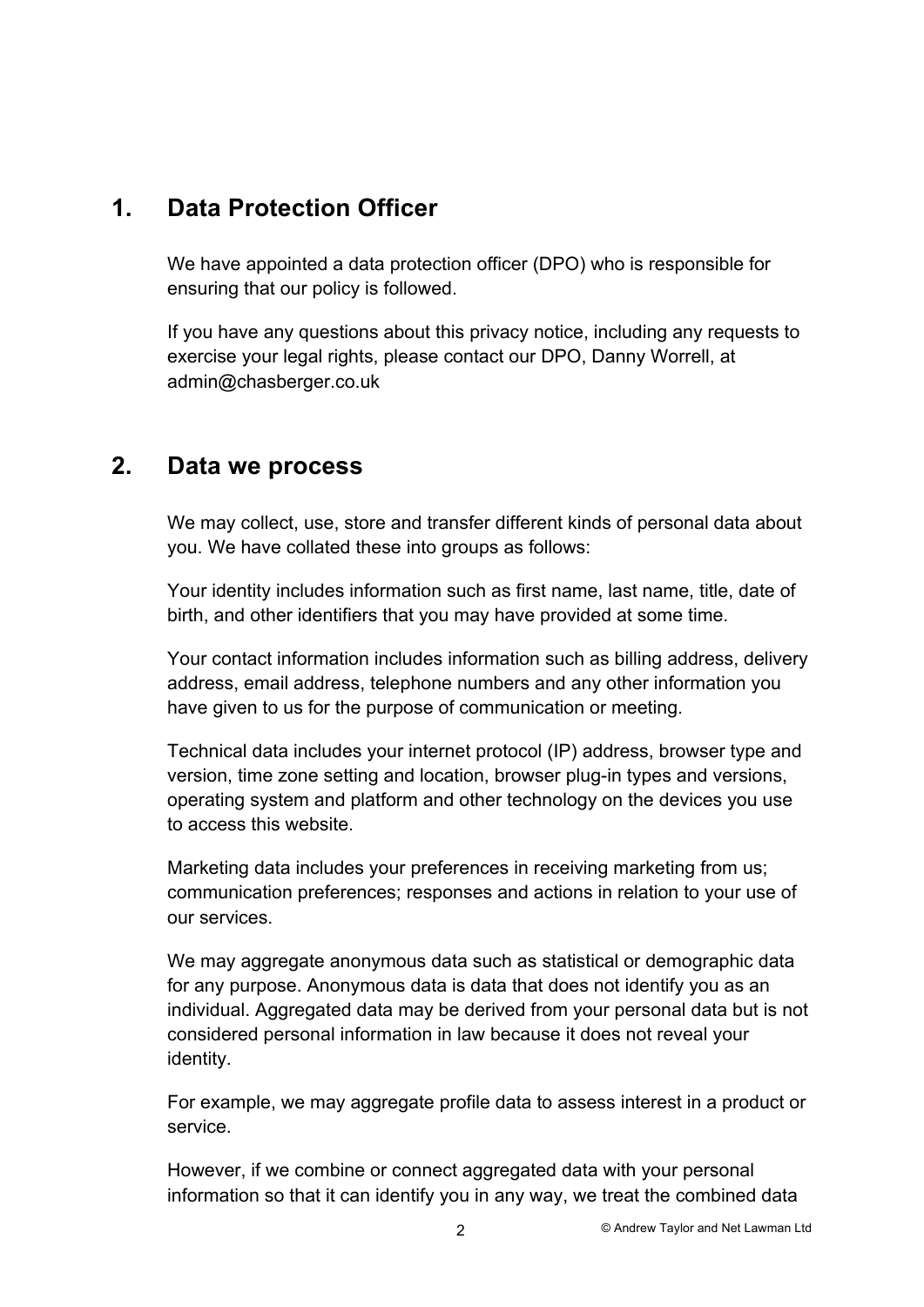as personal information and it will be used in accordance with this privacy notice.

# **3. Special personal information**

Special personal information is data about your race or ethnicity, religious or philosophical beliefs, sex life, sexual orientation, political opinions, trade union membership, information about your health and genetic and biometric data.

We may collect special personal information about you if there is a lawful basis on which to do so.

# **4. If you do not provide personal information we need**

Where we need to collect personal data by law, or under the terms of a contract we have with you, and you fail to provide that data when requested, we may not be able to perform that contract. In that case, we may have to stop providing a service to you. If so, we will notify you of this at the time.

# **The bases on which we process information about you**

The law requires us to determine under which of six defined bases we process different categories of your personal information, and to notify you of the basis for each category.

If a basis on which we process your personal information is no longer relevant, then we shall immediately stop processing your data.

If the basis changes then if required by law we shall notify you of the change and of any new basis under which we have determined that we can continue to process your information.

# **5. Information we process because we have a contractual obligation with you**

When you create an account on our website, buy a product or service from us, or otherwise agree to our terms and conditions, a contract is formed between you and us.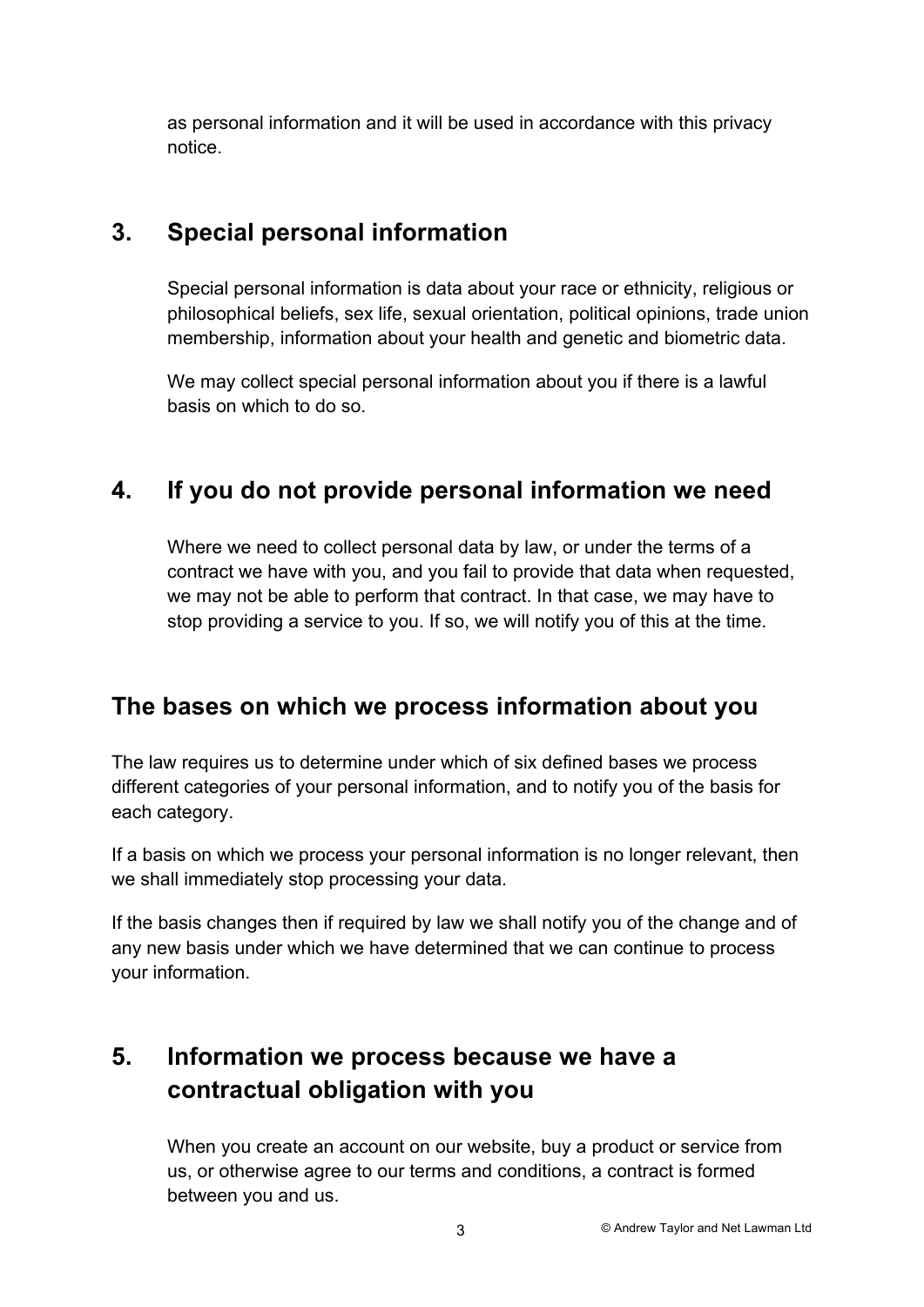In order to carry out our obligations under that contract we must process the information you give us. Some of this information may be personal information.

We may use it in order to:

- verify your identity for security purposes
- sell products to you
- provide you with our services
- provide you with suggestions and advice on products, services and how to obtain the most from using our website

We process this information on the basis there is a contract between us, or that you have requested we use the information before we enter into a legal contract.

We shall continue to process this information until the contract between us ends or is terminated by either party under the terms of the contract.

#### **6. Information we process with your consent**

Through certain actions when otherwise there is no contractual relationship between us, such as when you browse our website or ask us to provide you more information about our business, including our products and services, you provide your consent to us to process information that may be personal information.

Wherever possible, we aim to obtain your explicit consent to process this information, for example, by asking you to agree to our use of cookies.

If you have given us explicit permission to do so, we may from time to time pass your name and contact information to selected associates whom we consider may provide services or products you would find useful.

We continue to process your information on this basis until you withdraw your consent, or it can be reasonably assumed that your consent no longer exists.

You may withdraw your consent at any time by instructing us at chasberger.co.uk. However, if you do so, you may not be able to use our website or our services further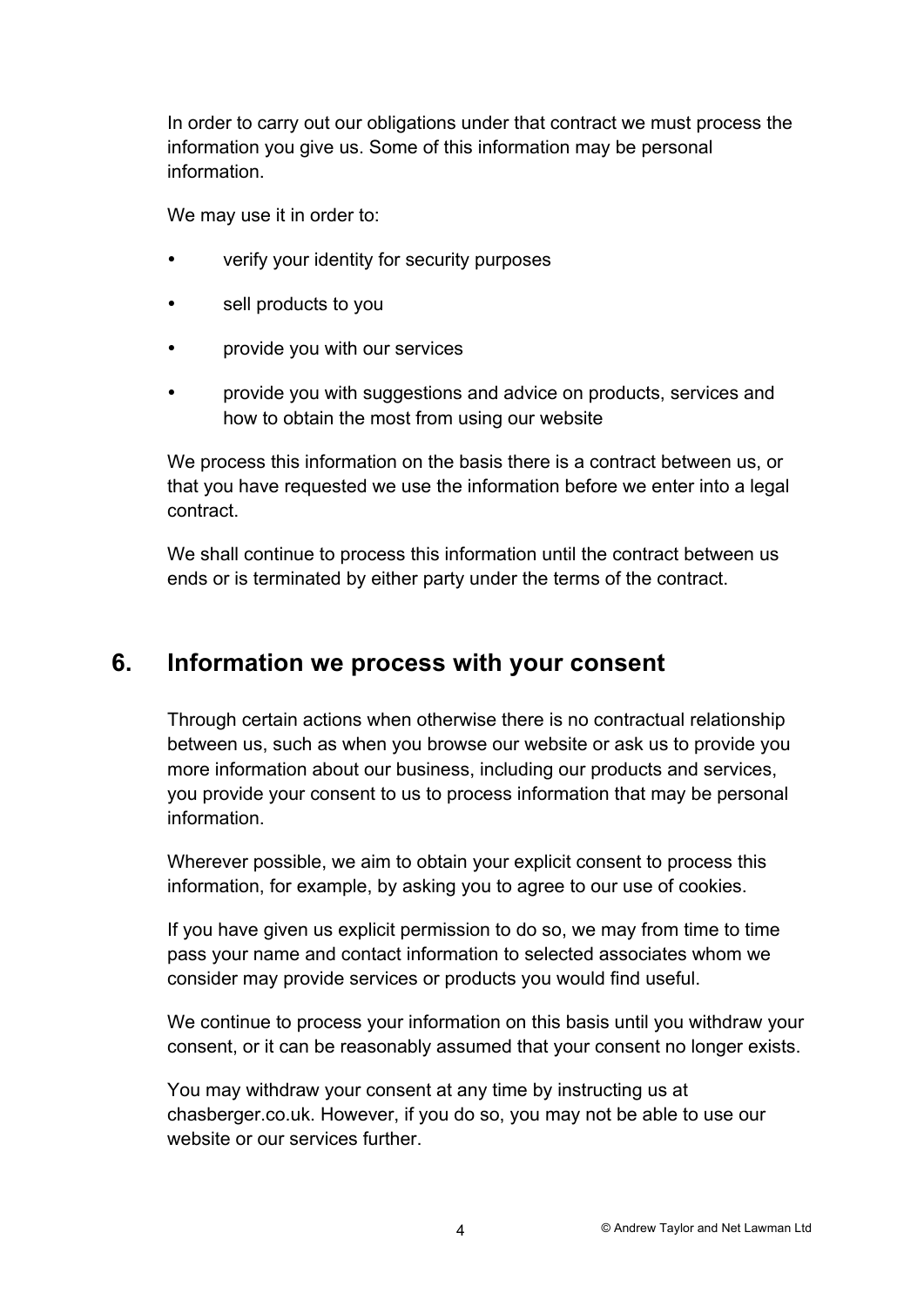# **7. Information we process for the purposes of legitimate interests**

We may process information on the basis there is a legitimate interest, either to you or to us, of doing so.

Where we process your information on this basis, we do after having given careful consideration to:

- whether the same objective could be achieved through other means
- whether processing (or not processing) might cause you harm
- whether you would expect us to process your data, and whether you would, in the round, consider it reasonable to do so

For example, we may process your data on this basis for the purposes of:

- record-keeping for the proper and necessary administration of our business.
- responding to unsolicited communication from you to which we believe you would expect a response
- protecting and asserting the legal rights of any party
- insuring against or obtaining professional advice that is required to manage business risk
- protecting your interests where we believe we have a duty to do so

# **8. Information we process because we have a legal obligation**

Sometimes, we must process your information in order to comply with a statutory obligation.

For example, we may be required to give information to legal authorities if they so request or if they have the proper authorisation such as a search warrant or court order.

This may include your personal information.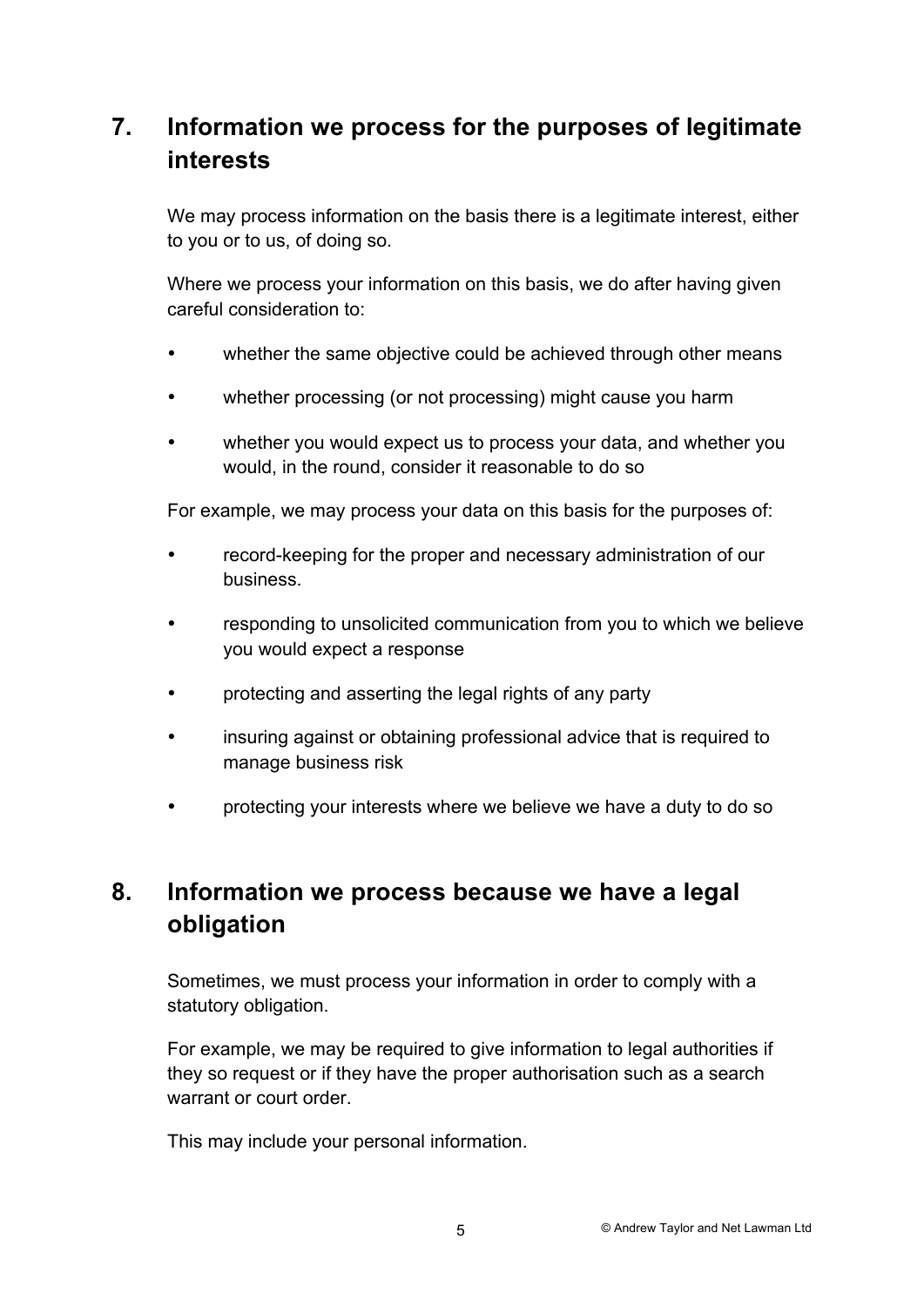# **Specific uses of information you provide to us**

# **9. Information provided on the understanding that it will be shared with a third party**

Our website allows you to post information with a view to that information being read, copied, downloaded, or used by other people.

Examples include:

- posting a message our forum
- tagging an image
- clicking on an icon next to another visitor's message to convey your agreement, disagreement or thanks

In posting personal information, it is up to you to satisfy yourself about the privacy level of every person who might use it.

We do store it, and we reserve a right to use it in the future in any way we decide.

Once your information enters the public domain, we have no control over what any individual third party may do with it. We accept no responsibility for their actions at any time.

Provided your request is reasonable and there is no legal basis for us to retain it, then at our discretion we may agree to your request to delete personal information that you have posted. You can make a request by contacting us at admin@chasberger.co.uk

#### **10. Complaints regarding content on our website**

If you complain about any of the content on our website, we shall investigate your complaint.

If we feel it is justified or if we believe the law requires us to do so, we shall remove the content while we investigate.

Free speech is a fundamental right, so we have to make a judgment as to whose right will be obstructed: yours, or that of the person who posted the content that offends you.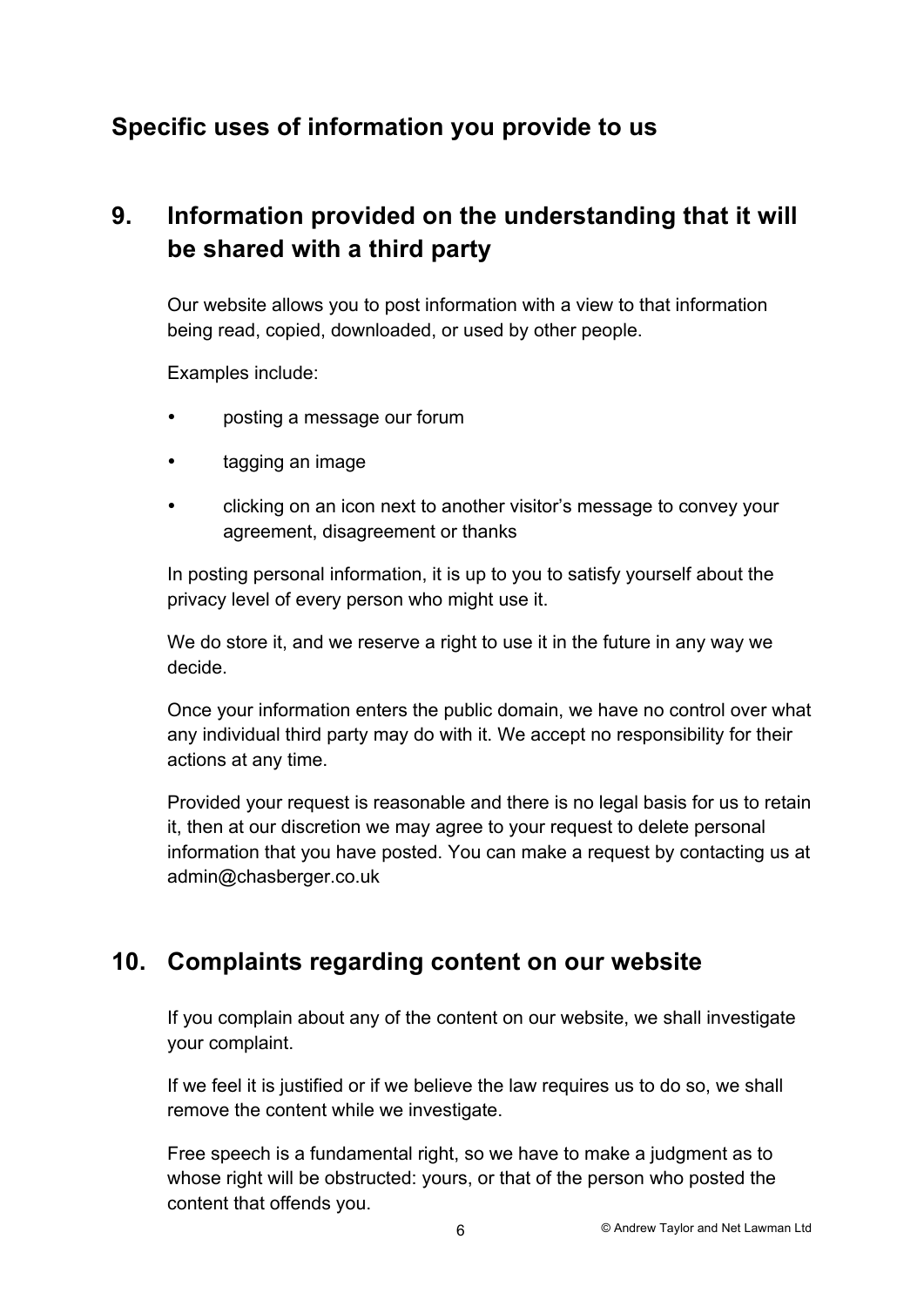If we think your complaint is vexatious or without any basis, we shall not correspond with you about it.

# **11. Job application and employment**

If you send us information in connection with a job application, we may keep it for up to three years in case we decide to contact you at a later date.

# **12. Communicating with us**

When you contact us, whether by telephone, through our website or by e-mail. we collect the data you have given to us in order to reply with the information you need.

We record your request and our reply in order to increase the efficiency of our business.

We keep personally identifiable information associated with your message, such as your name and email address so as to be able to track our communications with you to provide a high quality service.

# **13. Complaining**

When we receive a complaint, we record all the information you have given to us.

We use that information to resolve your complaint.

If your complaint reasonably requires us to contact some other person, we may decide to give to that other person some of the information contained in your complaint. We do this as infrequently as possible, but it is a matter for our sole discretion as to whether we do give information, and if we do, what that information is.

We may also compile statistics showing information obtained from this source to assess the level of service we provide, but not in a way that could identify you or any other person.

# **14. Affiliate and business partner information**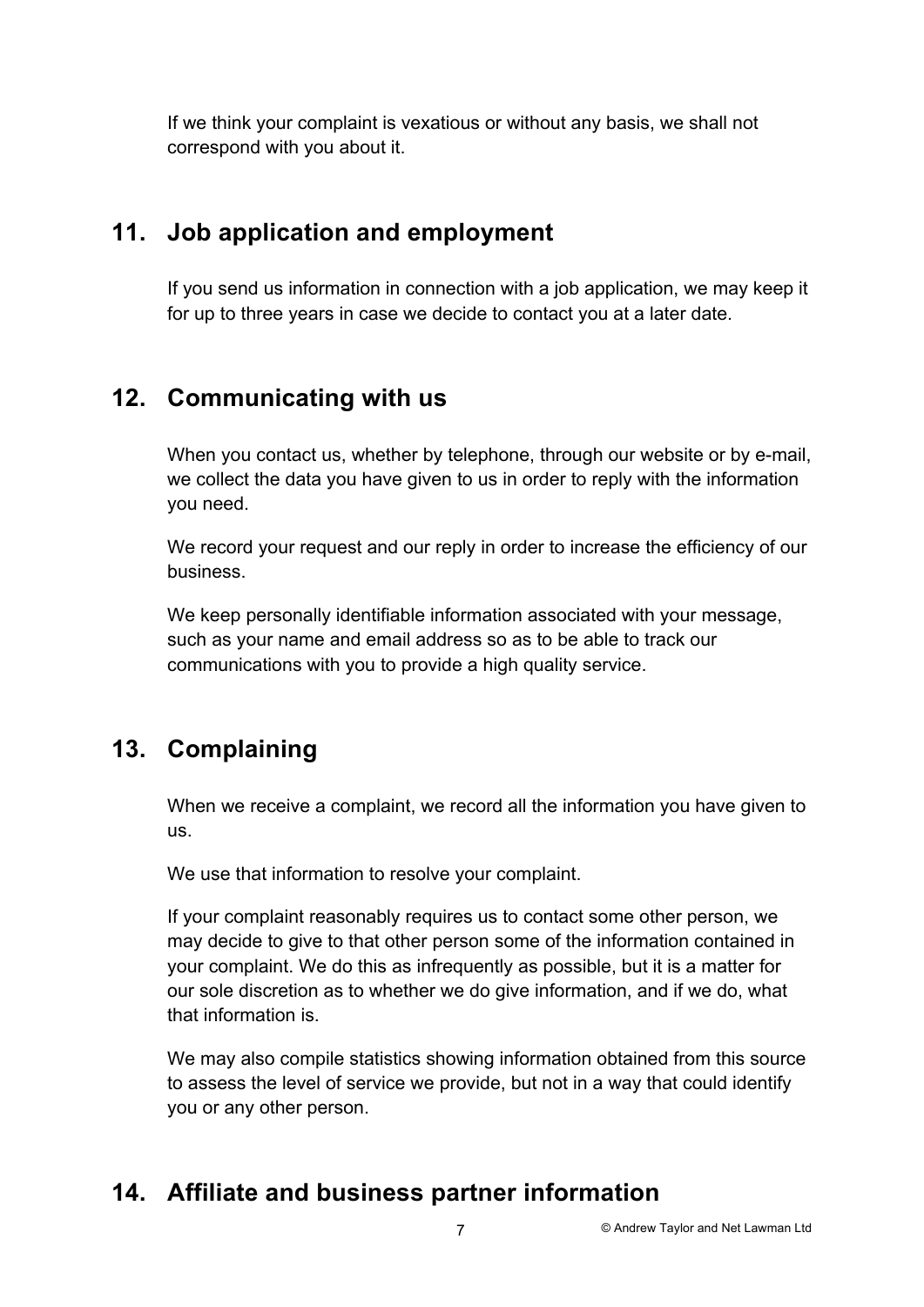This is information given to us by you in your capacity as an affiliate of us or as a business partner.

It allows us to recognise visitors that you have referred to us, and to credit to you commission due for such referrals. It also includes information that allows us to transfer commission to you.

The information is not used for any other purpose.

We undertake to preserve the confidentiality of the information and of the terms of our relationship.

We expect any affiliate or partner to agree to reciprocate this policy.

# **Use of information we collect through automated systems when you visit our website**

### **15. Cookies**

Cookies are small text files that are placed on your computer's hard drive by your web browser when you visit any website. They allow information gathered on one web page to be stored until it is needed for use on another, allowing a website to provide you with a personalised experience and the website owner with statistics about how you use the website so that it can be improved.

Some cookies may last for a defined period of time, such as one day or until you close your browser. Others last indefinitely.

Your web browser should allow you to delete any you choose. It also should allow you to prevent or limit their use.

Our website uses cookies. They are placed by software that operates on our servers, and by software operated by third parties whose services we use.

When you first visit our website, we ask you whether you wish us to use cookies. If you choose not to accept them, we shall not use them for your visit except to record that you have not consented to their use for any other purpose.

If you choose not to use cookies or you prevent their use through your browser settings, you will not be able to use all the functionality of our website.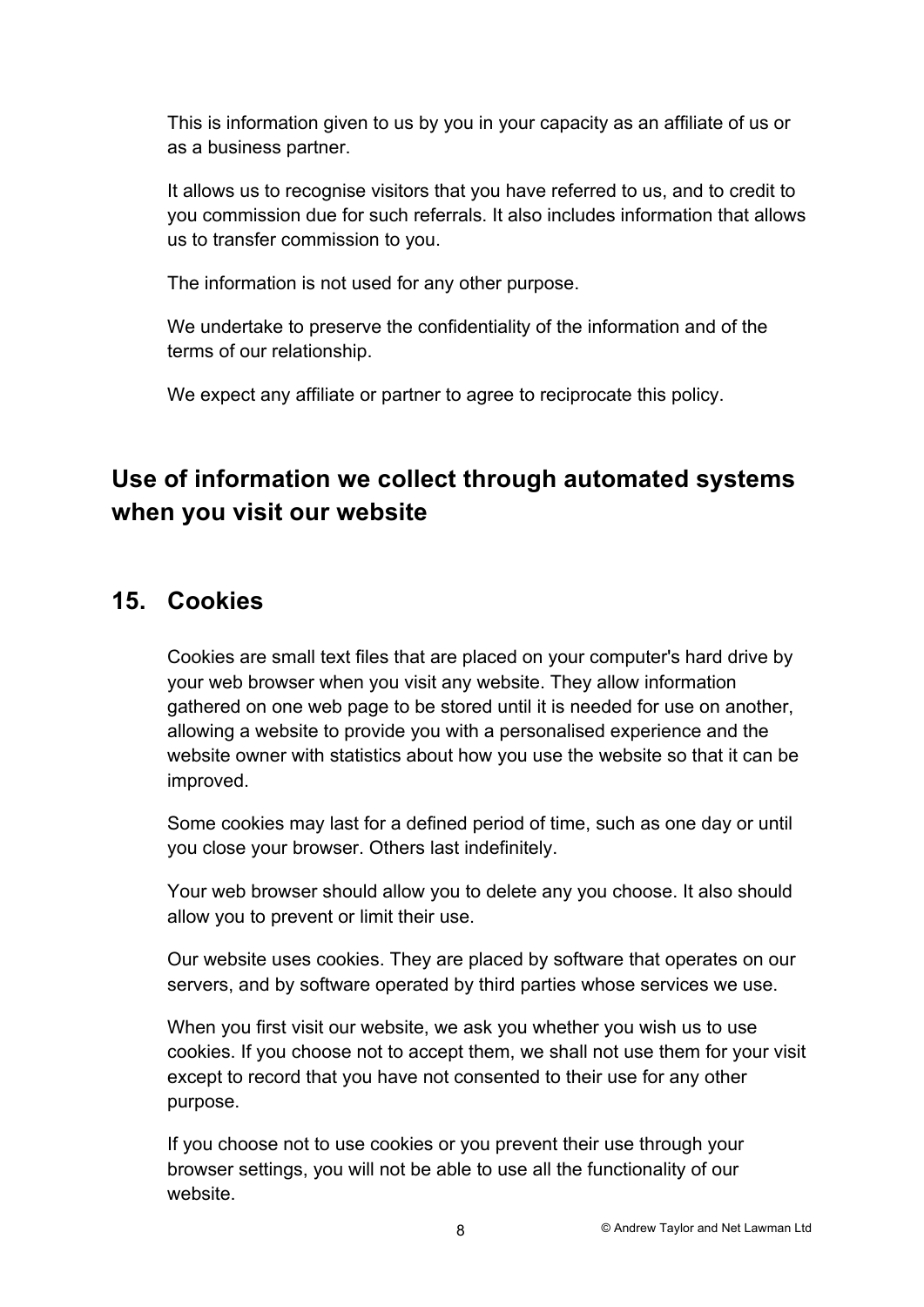We use cookies in the following ways:

- to track how you use our website
- to record whether you have seen specific messages we display on our website
- to keep you signed in our site
- to record your answers to surveys and questionnaires on our site while you complete them
- to record the conversation thread during a live chat with our support team

### **16. Personal identifiers from your browsing activity**

Requests by your web browser to our servers for web pages and other content on our website are recorded.

We record information such as your geographical location, your Internet service provider and your IP address. We also record information about the software you are using to browse our website, such as the type of computer or device and the screen resolution.

We use this information in aggregate to assess the popularity of the webpages on our website and how we perform in providing content to you.

If combined with other information we know about you from previous visits, the data possibly could be used to identify you personally, even if you are not signed in to our website.

# **17. Our use of re-marketing**

Re-marketing involves placing a cookie on your computer when you browse our website in order to be able to serve to you an advert for our products or services when you visit some other website.

We may use a third party to provide us with re-marketing services from time to time. If so, then if you have consented to our use of cookies, you may see advertisements for our products and services on other websites.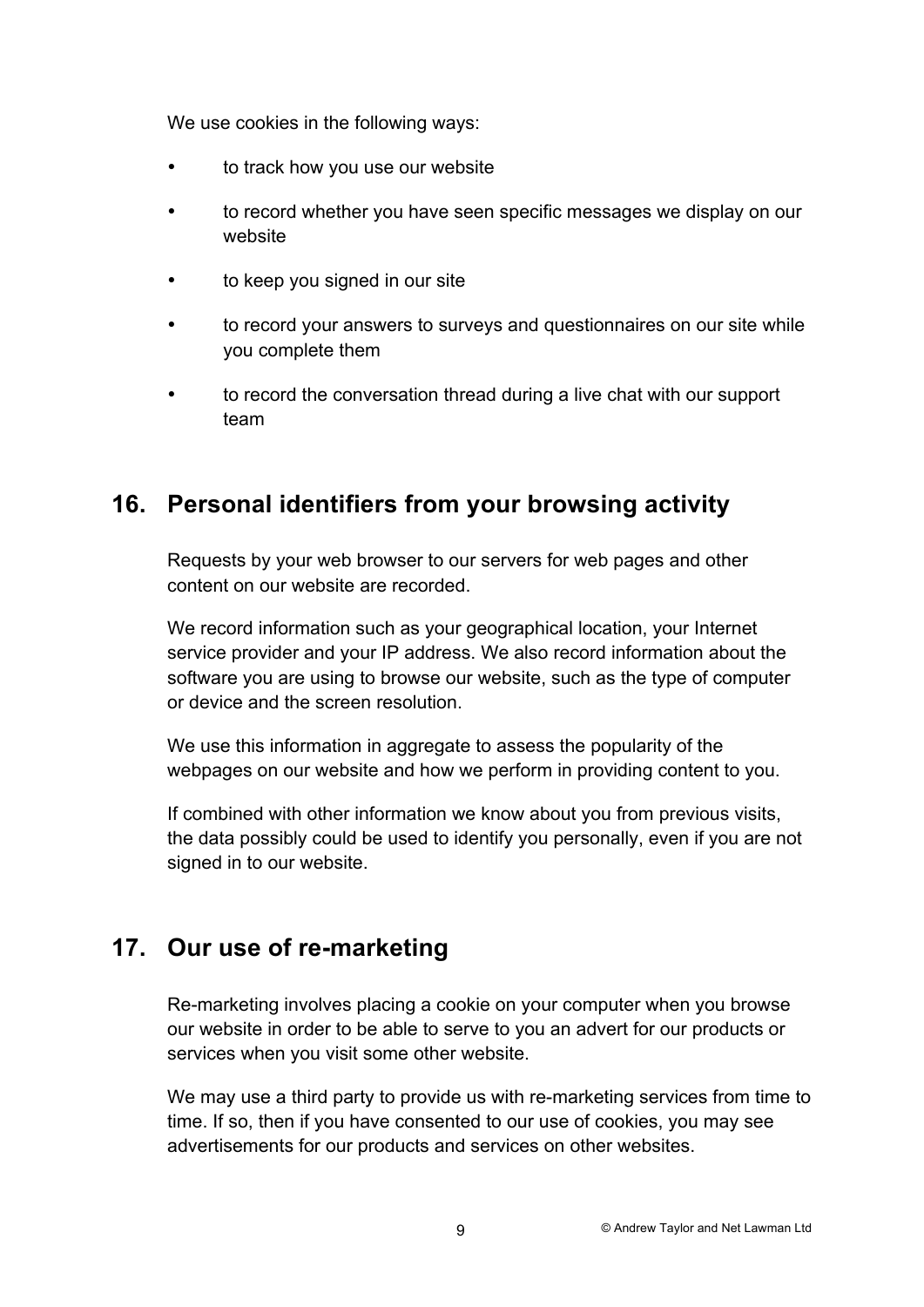# **Disclosure and sharing of your information**

#### **18. Information we obtain from third parties**

Although we do not disclose your personal information to any third party (except as set out in this notice), we sometimes receive data that is indirectly made up from your personal information from third parties whose services we use.

#### **19. Third party advertising on our website**

Third parties may advertise on our website. In doing so, those parties, their agents or other companies working for them may use technology that automatically collects information about you when their advertisement is displayed on our website.

They may also use other technology such as cookies or JavaScript to personalise the content of, and to measure the performance of their adverts.

We do not have control over these technologies or the data that these parties obtain. Accordingly, this privacy notice does not cover the information practices of these third parties.

#### **20. Credit reference**

To assist in combating fraud, we share information with credit reference agencies, so far as it relates to clients or customers who instruct their credit card issuer to cancel payment to us without having first provided an acceptable reason to us and given us the opportunity to refund their money.

#### **21. Data may be processed outside the European Union**

Our websites are hosted in The United Kingdom.

We may also use outsourced services in countries outside the European Union from time to time in other aspects of our business.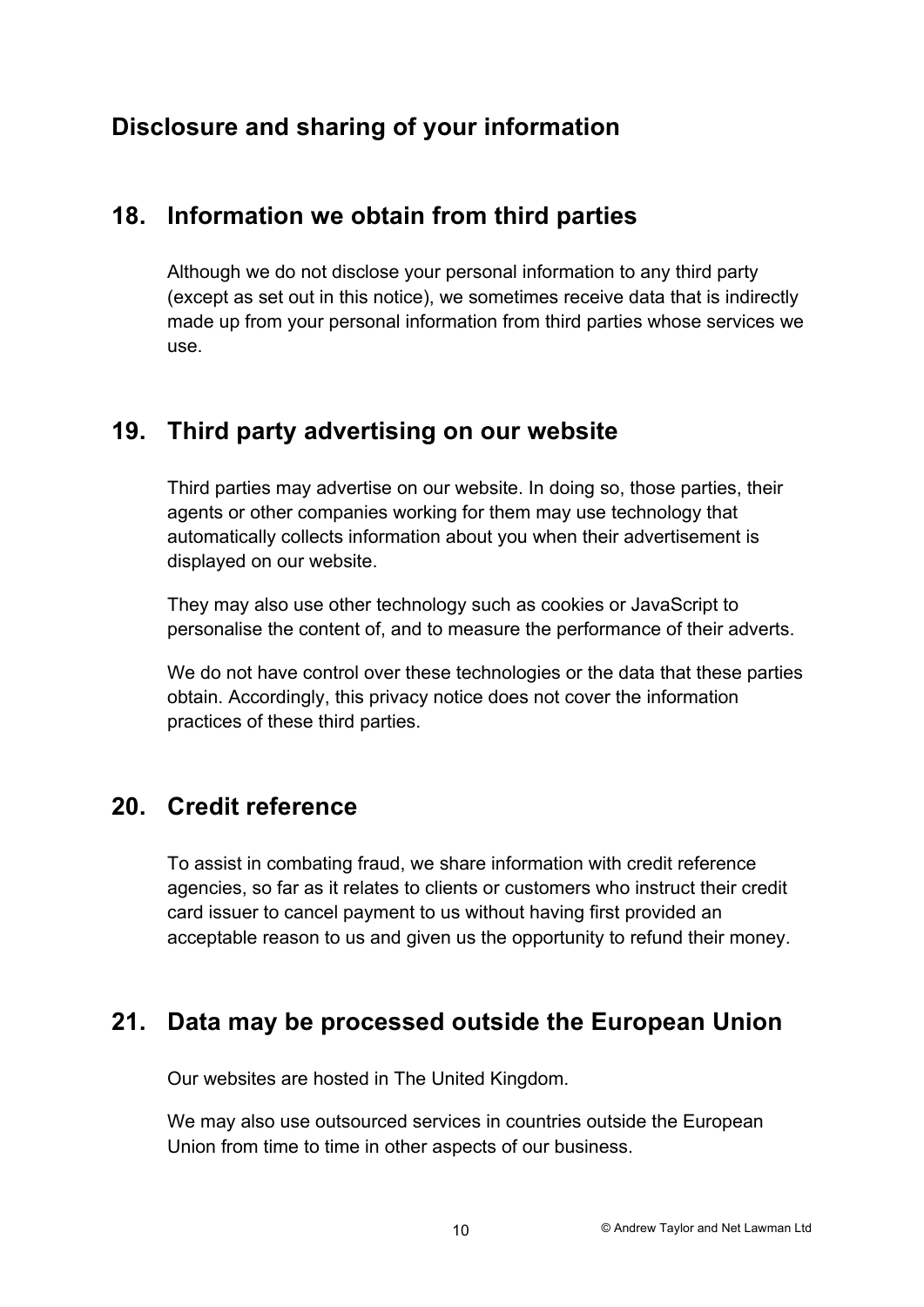Accordingly data obtained within the UK or any other country could be processed outside the European Union.

For example, some of the software our website uses may have been developed in the United States of America or in Australia.

We use the following safeguards with respect to data transferred outside the European Union:

- the processor is within the same corporate group as our business or organisation and abides by the same binding corporate rules regarding data processing.
- the data protection clauses in our contracts with data processors include transfer clauses written by or approved by a supervisory authority in the European Union, specifically that in the country of The United Kingdom.
- we comply with a code of conduct approved by a supervisory authority in the European Union, specifically that in the country of The United Kingdom.
- both our organisation and the processor are public authorities between whom there is either a legally binding agreement or administrative arrangements approved by a supervisory authority in the European Union relating to protection of your information.

# **Control over your own information**

# **22. Your duty to inform us of changes**

It is important that the personal data we hold about you is accurate and current. Please keep us informed if your personal data changes.

# **23. Access to your personal information**

At any time you may review or update personally identifiable information that we hold about you, by signing in to your account on our website.

To obtain a copy of any information that is not provided on our website you should contact us to make that request.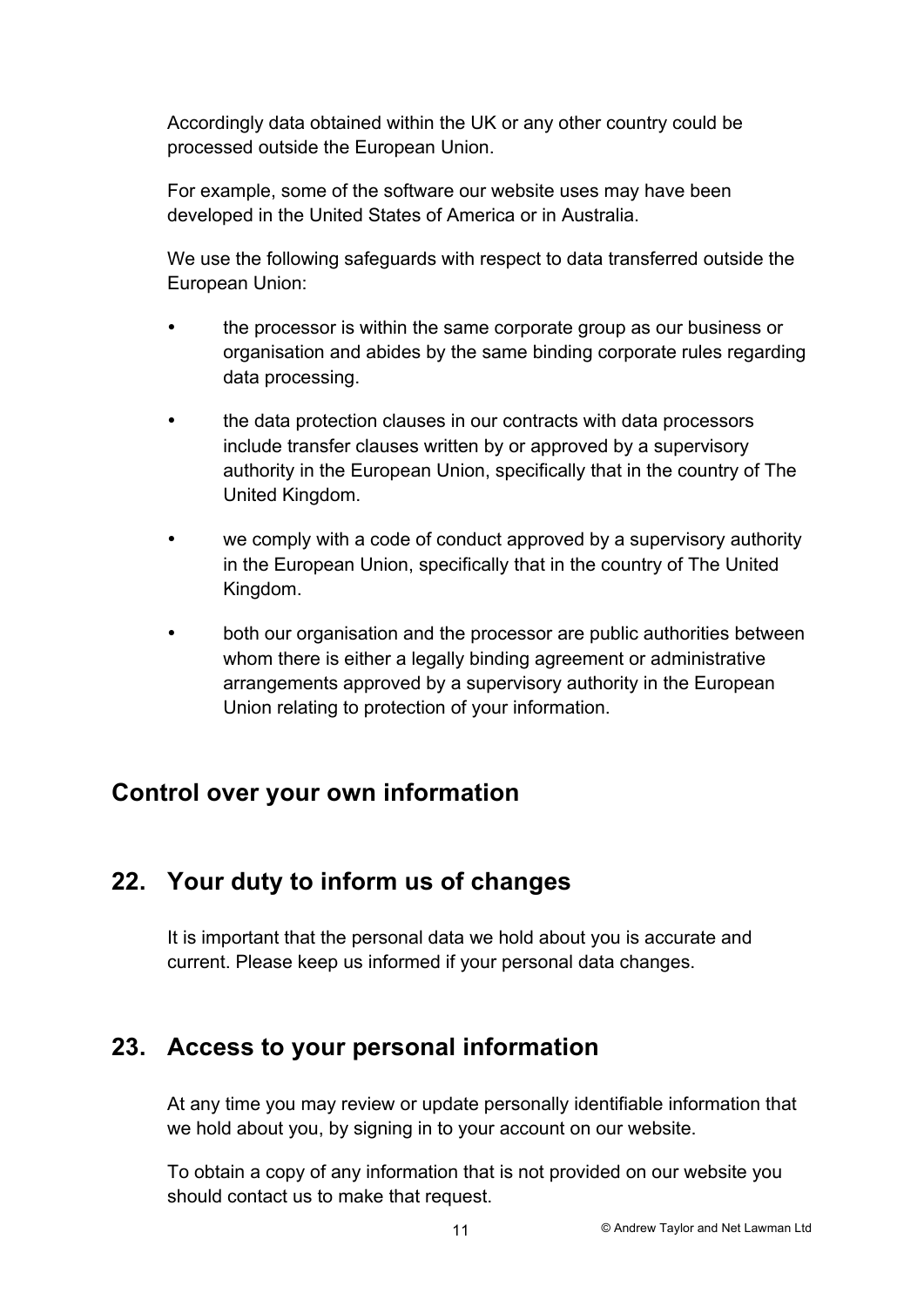After receiving the request, we will tell you when we expect to provide you with the information, and whether we require any fee for providing it to you.

### **24. Removal of your information**

If you wish us to remove personally identifiable information from our website, you should contact us to make your request.

This may limit the service we can provide to you.

# **25. Verification of your information**

When we receive any request to access, edit or delete personal identifiable information we shall first take reasonable steps to verify your identity before granting you access or otherwise taking any action. This is important to safeguard your information.

### **Other matters**

#### **26. Encryption of data sent between us**

We use Secure Sockets Layer (SSL) certificates to verify our identity to your browser and to encrypt any data you give us.

Whenever information is transferred between us, you can check that it is done so using SSL by looking for a closed padlock symbol or other trust mark in your browser's URL bar or toolbar.

#### **27. How you can complain**

If you are not happy with our privacy policy or if you have any complaint, then you should tell us.

If a dispute is not settled then we hope you will agree to attempt to resolve it by engaging in good faith with us in a process of mediation or arbitration.